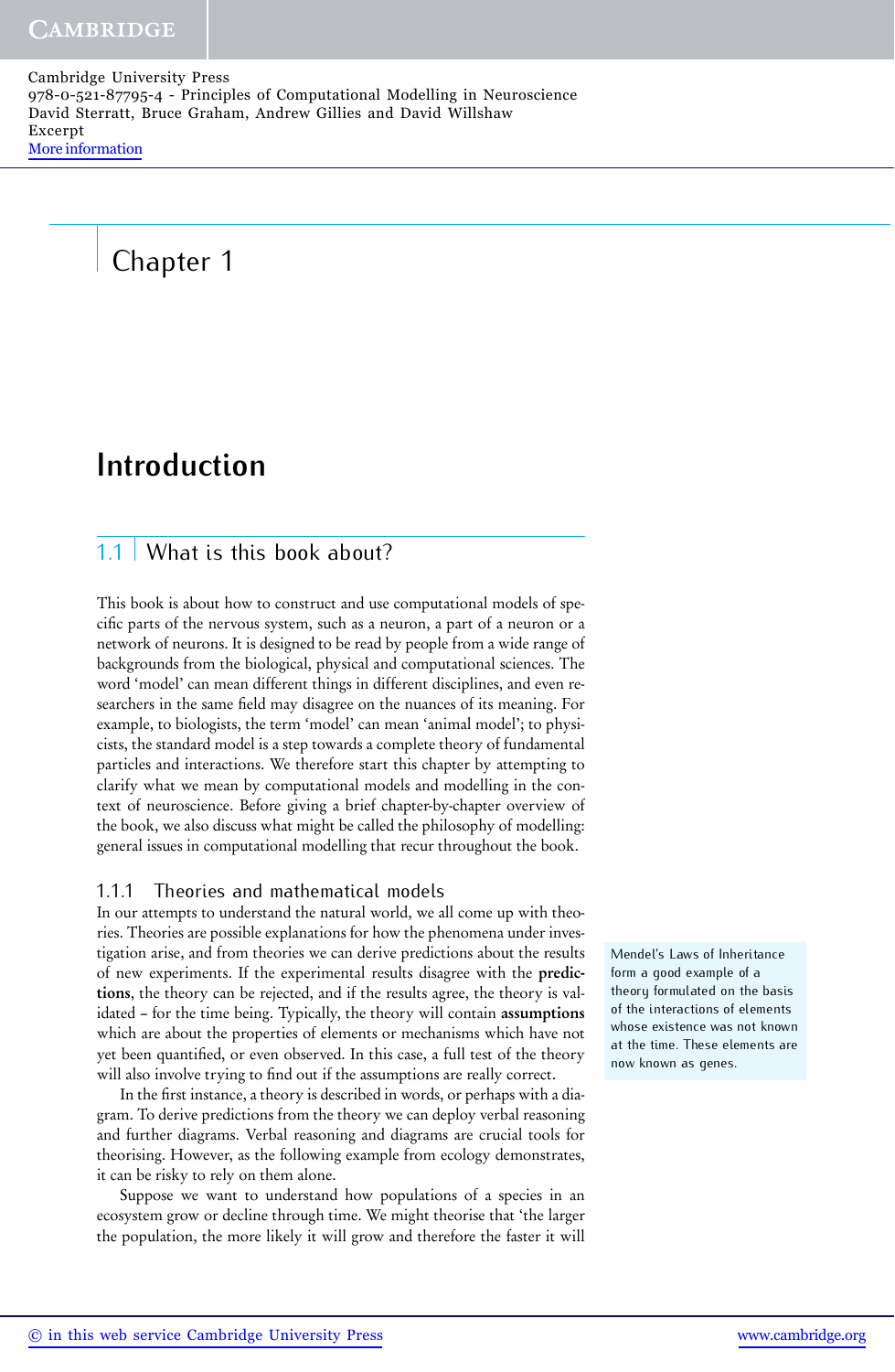#### 2 | INTRODUCTION

increase in size'. From this theory we can derive the prediction, as did Malthus (1798), that the population will grow infinitely large, which is incorrect. The reasoning from theory to prediction is correct, but the prediction is wrong and so logic dictates that the theory is wrong. Clearly, in the real world, the resources consumed by members of the species are only replenished at a finite rate. We could add to the theory the stipulation that for large populations, the rate of growth slows down, being limited by finite resources. From this, we can make the reasonable prediction that the population will stabilise at a certain level at which there is zero growth.

We might go on to think about what would happen if there are two species, one of which is a predator and one of which is the predator's prey. Our theory might now state that: (1) the prey population grows in proportion to its size but declines as the predator population grows and eats it; and (2) the predator population grows in proportion to its size and the amount of the prey, but declines in the absence of prey. From this theory we would predict that the prey population grows initially. As the prey population grows, the predator population can grow faster. As the predator population grows, this limits the rate at which the prey population can grow. At some point, an equilibrium is reached when both predator and prey sizes are in balance.

Thinking about this a bit more, we might wonder whether there is a second possible prediction from the theory. Perhaps the predator population grows so quickly that it is able to make the prey population extinct. Once the prey has gone, the predator is also doomed to extinction. Now we are faced with the problem that there is one theory but two possible conclusions; the theory is logically inconsistent.

The problem has arisen for two reasons. Firstly, the theory was not clearly specified to start with. Exactly how does the rate of increase of the predator population depend on its size and the size of the prey population? How fast is the decline of the predator population? Secondly, the theory is now too complex for qualitative verbal reasoning to be able to turn it into a prediction.

The solution to this problem is to specify the theory more precisely, in the language of mathematics. In the equations corresponding to the theory, the relationships between predator and prey are made precisely and unambiguously. The equations can then be solved to produce one prediction. We call a theory that has been specified by sets of equations a mathematical model.

It so happens that all three of our verbal theories about population growth have been formalised in mathematical models, as shown in Box 1.1. Each model can be represented as one or more differential equations. To predict the time evolution of a quantity under particular circumstances, the equations of the model need to be solved. In the relatively simple cases of unlimited growth, and limited growth of one species, it is possible to solve these equations analytically to give equations for the solutions. These are shown in Figure 1.1a and Figure 1.1b, and validate the conclusions we came to verbally.

In the case of the predator and prey model, analytical solution of its differential equations is not possible and so the equations have to be solved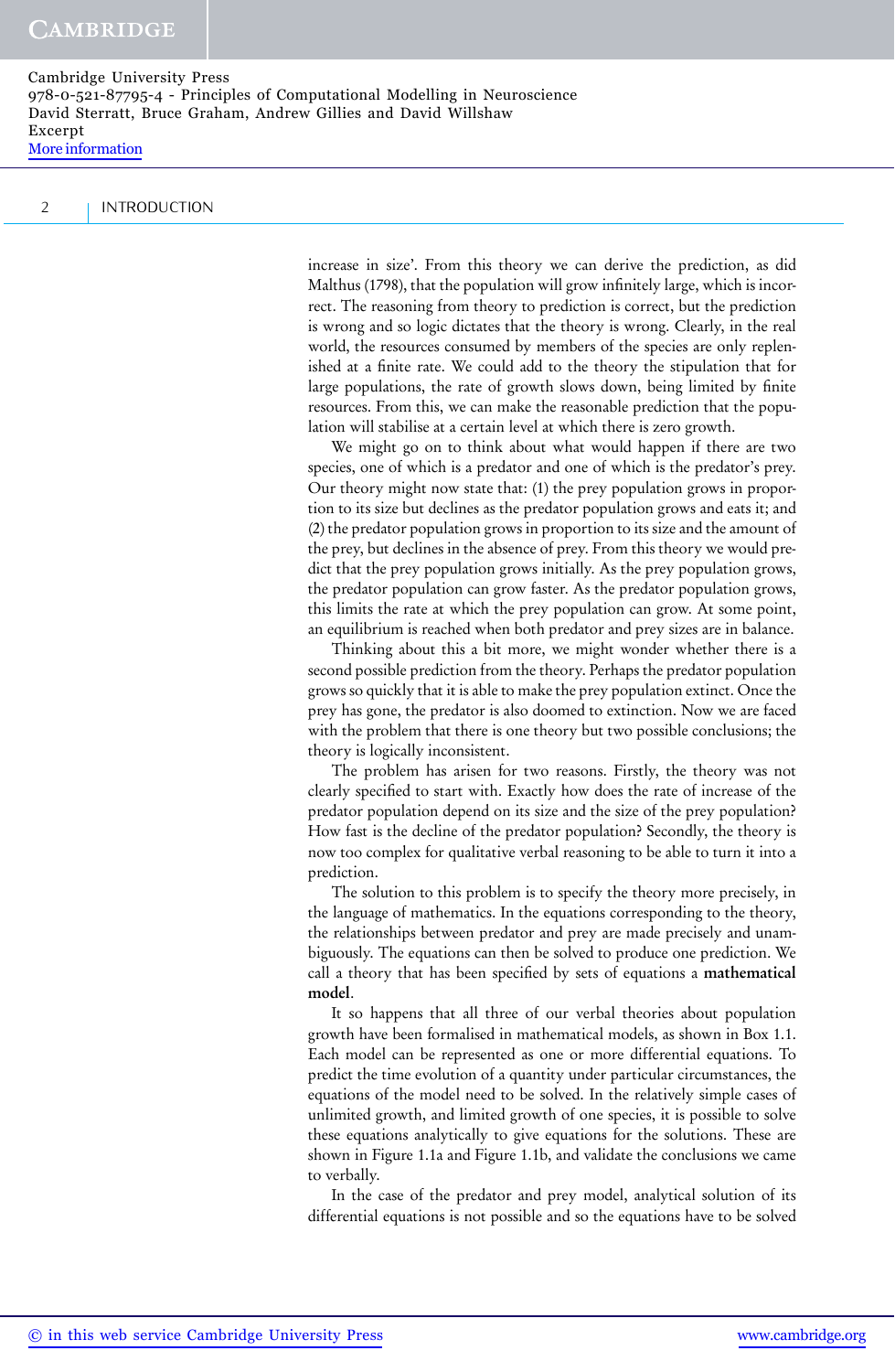1.1 WHAT IS THIS BOOK ABOUT? | 3

## **Box 1.1** Mathematical models

Mathematical models of population growth are classic examples of describing how particular variables in the system under investigation change over space and time according to the given theory.

According to the Malthusian, or exponential, growth model (Malthus, 1798), a population of size *P*(*t*) grows in direct proportion to this size. This is expressed by an **ordinary differential equation** that describes the rate of change of *P*:

$$
dP/dt = P/\tau
$$

where the proportionality constant is expressed in terms of the time constant, *τ*, which determines how quickly the population grows. Integration of this equation with respect to time shows that at time *t* a population with initial size  $P_0$  will have size  $P(t)$ , given as:

$$
P(t) = P_0 \exp(t/\tau).
$$

This model is unrealistic as it predicts unlimited growth (Figure 1.1a). A more complex model, commonly used in ecology, that does not have this defect (Verhulst, 1845), is one where the population growth rate d*P/*d*t* depends on the Verhulst, or **logistic function** of the population *P*:

$$
dP/dt = P(1 - P/K)/\tau.
$$

Here  $K$  is the maximum allowable size of the population. The solution to this equation (Figure 1.1b) is:

$$
P(t) = \frac{KP_0 \exp(t/\tau)}{K + P_0(\exp(t/\tau) - 1)}.
$$

A more complicated situation is where there are two types of species and one is a predator of the other. For a prey population with size *N*(*t*) and a predator population with size  $P(t)$ , it is assumed that (1) the prey population grows in a Malthusian fashion and declines in proportion to the rate at which predator and prey meet (assumed to be the product of the two population sizes, *NP*); (2) conversely, there is an increase in predator size in proportion to *NP* and an exponential decline in the absence of prey. This gives the following mathematical model:

$$
dN/dt = N(a - bP) \qquad dP/dt = P(cN - d).
$$

The parameters *a*, *b*, *c* and *d* are constants. As shown in Figure 1.1c, these equations have periodic solutions in time, depending on the values of these parameters. The two population sizes are out of phase with each other, large prey populations co-occurring with small predator populations, and vice versa. In this model, proposed independently by Lotka (1925) and by Volterra (1926), predation is the only factor that limits growth of the prey population, but the equations can be modified to incorporate other factors. These types of models are used widely in the mathematical modelling of competitive systems found in, for example, ecology and epidemiology.

As can be seen in these three examples, even the simplest models contain parameters whose values are required if the model is to be understood; the number of these parameters can be large and the problem of how to specify their values has to be addressed.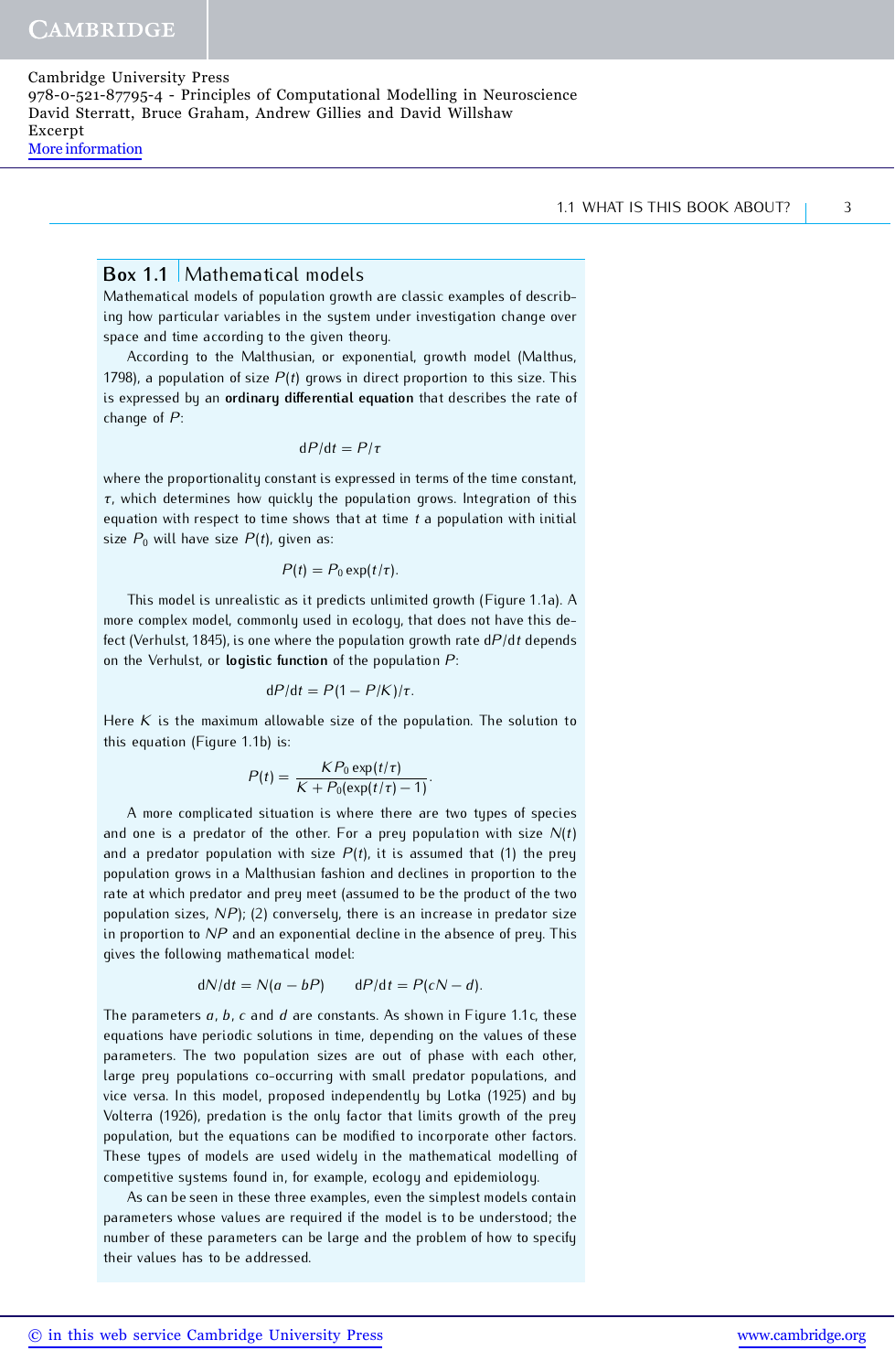## 4 INTRODUCTION

**Fig. 1.1** Behaviour of the mathematical models described in Box 1.1. **(a)** Malthusian, or exponential growth: with increasing time, *t*, the population size, *P*, grows increasingly rapidly and without bounds. **(b)** Logistic growth: the population increases with time, up to a maximum value of *K*. **(c)** Behaviour of the Lotka–Volterra model of predator–prey interactions, with parameters  $a = b = c = d = 1$ . The prey population is shown by the blue line and the predator population by the black line. Since the predator population is dependent on the supply of prey, the predator population size always lags behind the prey size, in a repeating fashion. **(d)** Behaviour of the Lotka–Volterra model with a second set of parameters:  $a = 1$ ,  $b = 20$ ,  $c = 20$  and  $d = 1$ .



using numerical integration (Appendix B.1). In the past this would have been carried out laboriously by hand and brain, but nowadays, the computer is used. The resulting sizes of predator and prey populations over time are shown in Figure 1.1c. It turns out that neither of our guesses was correct. Instead of both species surviving in equilibrium or going extinct, the predator and prey populations oscillate over time. At the start of each cycle, the prey population grows. After a lag, the predator population starts to grow, due to the abundance of prey. This causes a sharp decrease in prey, which almost causes its extinction, but not quite. Thereafter, the predator population declines and the cycle repeats. In fact, this behaviour is observed approximately in some systems of predators and prey in ecosystems (Edelstein-Keshet, 1988).

In the restatement of the model's behaviour in words, it might now seem obvious that oscillations would be predicted by the model. However, the step of putting the theory into equations was required in order to reach this understanding. We might disagree with the assumptions encoded in the mathematical model. However, this type of disagreement is better than the inconsistencies between predictions from a verbal theory.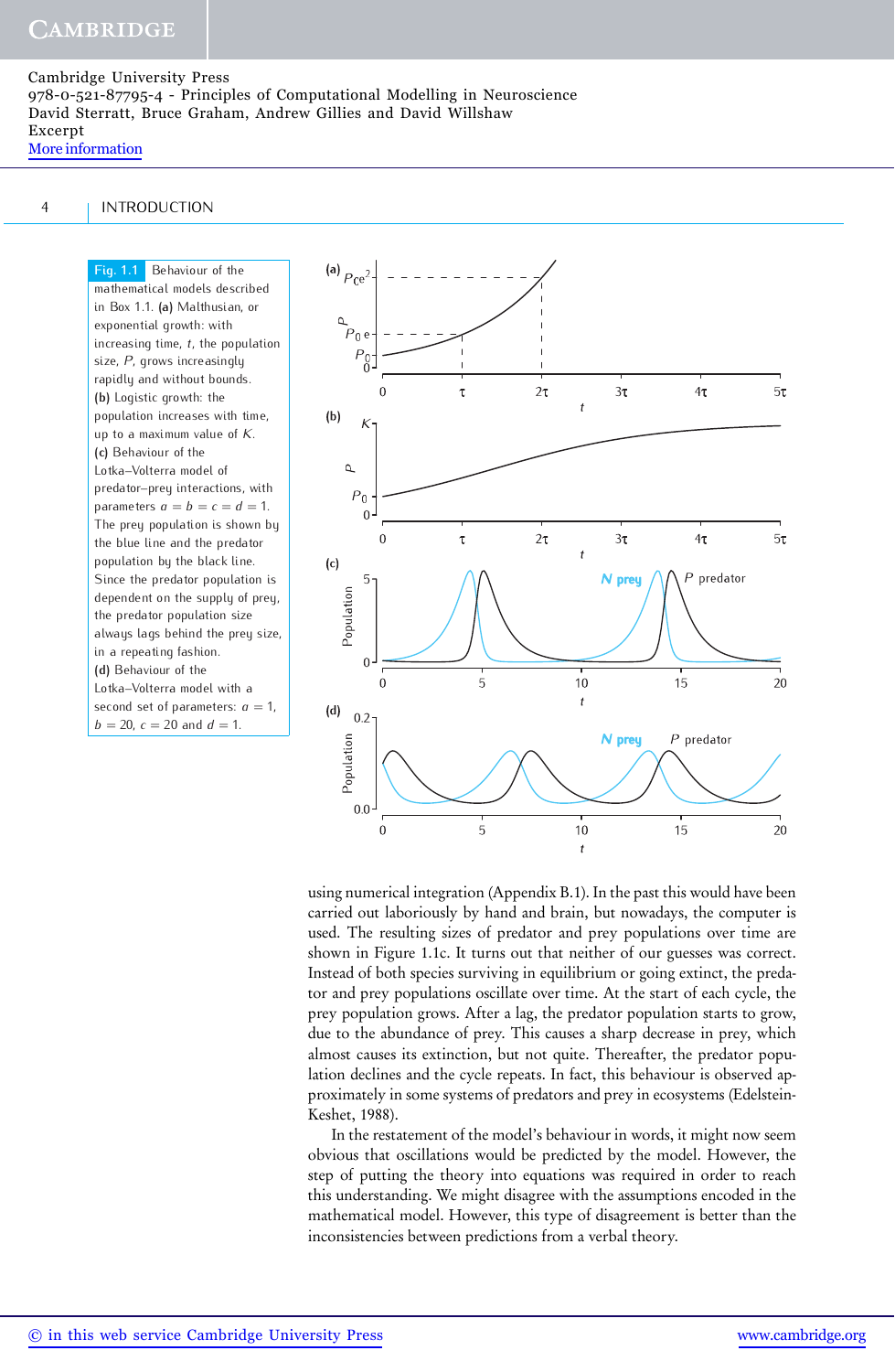1.1 WHAT IS THIS BOOK ABOUT? | 5

The process of modelling described in this book almost always ends with the calculation of the numerical solution for quantities, such as neuronal membrane potentials. This we refer to as computational modelling. A particular mathematical model may have an analytical solution that allows exact calculation of quantities, or may require a numerical solution that approximates the true, unobtainable values.

## 1.1.2 Why do computational modelling?

As the predator–prey model shows, a well-constructed and useful model is one that can be used to increase our understanding of the phenomena under investigation and to predict reliably the behaviour of the system under the given circumstances. An excellent use of a computational model in neuroscience is Hodgkin and Huxley's simulation of the propagation of a nerve impulse (action potential) along an axon (Chapter 3).

Whilst ultimately a theory will be validated or rejected by experiment, computational modelling is now regarded widely as an essential part of the neuroscientist's toolbox. The reasons for this are:

- (1) Modelling is used as an aid to reasoning. Often the consequences derived from hypotheses involving a large number of interacting elements forming the neural subsystem under consideration can only be found by constructing a computational model. Also, experiments often only provide indirect measurements of the quantities of interest, and models are used to infer the behaviour of the interesting variables. An example of this is given in Box 1.2.
- (2) Modelling removes ambiguity from theories. Verbal theories can mean different things to different people, but formalising them in a mathematical model removes that ambiguity. Use of a mathematical model ensures that the assumptions of the model are explicit and logically consistent. The predictions of what behaviour results from a fully specified mathematical model are unambiguous and can be checked by solving again the equations representing the model.
- (3) The models that have been developed for many neurobiological systems, particularly at the cellular level, have reached a degree of sophistication such that they are accepted as being adequate representations of the neurobiology. Detailed compartmental models of neurons are one example (Chapter 4).
- (4) Advances in computer technology mean that the number of interacting elements, such as neurons, that can be simulated is very large and representative of the system being modelled.
- (5) In principle, testing hypotheses by computational modelling could supplement experiments in some cases. Though experiments are vital in developing a model and setting initial parameter values, it might be possible to use modelling to extend the effective range of experimentation.

Building a computational model of a neural system is not a simple task. Major problems are: deciding what type of model to use; at what level to model; what aspects of the system to model; and how to deal with parameters that have not or cannot be measured experimentally. At each stage of this book we try to provide possible answers to these questions as a guide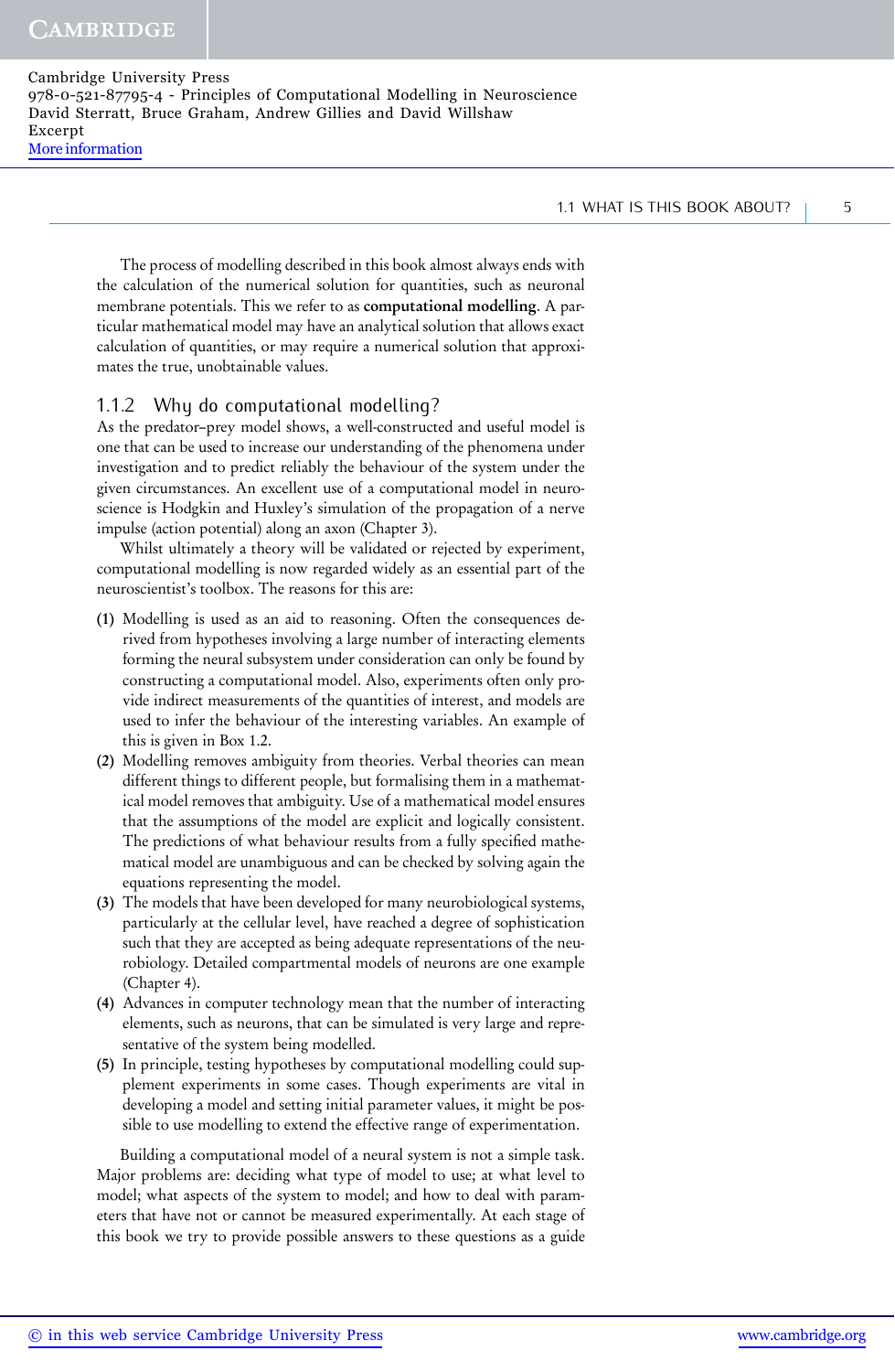

of synaptic transmission. **(b)** Example Poisson distribution of the number of released quanta when  $m = 1$ . (c) Relationship between two estimates of the mean number of released quanta at a neuromuscular junction. Blue line shows where the estimates would be identical. Plotted from data in Table 1 of Del Castillo and Katz (1954a), following their Figure 6.

## Box 1.2 Reasoning with models

An example in neuroscience where mathematical models have been key to reasoning about a system is chemical synaptic transmission. Though more direct experiments are becoming possible, much of what we know about the mechanisms underpinning synaptic transmission must be inferred from recordings of the postsynaptic response. Statistical models of neurotransmitter release are a vital tool.

In the 1950s, the **quantal hypothesis** was put forward by Del Castillo and Katz (1954a) as an aid to explaining data obtained from frog neuromuscular junctions. Release of acetylcholine at the nerve–muscle synapse results in an **endplate potential** (**EPP**) in the muscle. In the absence of presynaptic activity, spontaneous **miniature endplate potentials** (**MEPPs**) of relatively uniform size were recorded. The working hypothesis was that the EPPs evoked by a presynaptic action potential actually were made up by the sum of very many MEPPs, each of which contributed a discrete amount, or 'quantum', to the overall response. The proposed underlying model is that the mean amplitude of the evoked EPP,  $V_{e}$ , is given by:

$$
V_{\rm e} = npq,
$$

where *n* quanta of acetylcholine are available to be released. Each can be released with a mean probability *p*, though individual release probabilities may vary across quanta, contributing an amount *q*, the **quantal amplitude**, to the evoked EPP (Figure 1.2a).

To test their hypothesis, Del Castillo and Katz (1954a) reduced synaptic transmission by lowering calcium and raising magnesium in their experimental preparation, allowing them to evoke and record small EPPs, putatively made up of only a few quanta. If the model is correct, then the mean number of quanta released per EPP, *m*, should be:

$$
m=np.
$$

Given that *n* is large and *p* is very small, the number released on a trialby-trial basis should follow a Poisson distribution (Appendix B.3) such that the probability that *x* quanta are released on a given trial is (Figure 1.2b):

$$
P(x) = (m^x/x!)exp(-m).
$$

This leads to two different ways of obtaining a value for *m* from the experimental data. Firstly, *m* is the mean amplitude of the evoked EPPs divided by the quantal amplitude,  $m \equiv \overline{V}_e/q$ , where  $q$  is the mean amplitude of recorded miniature EPPs. Secondly, the recording conditions result in many complete failures of release, due to the low release probability. In the Poisson model the probability of no release, *P*(0), is *P*(0) = exp(*−m*), leading to *m* = *−* ln(*P*(0)). *P*(0) can be estimated as (number of failures)/(number of trials). If the model is correct, then these two ways of determining *m* should agree with each other:

$$
m \equiv \overline{V}_e/q = \ln \frac{\text{trials}}{\text{failures}}.
$$

Plots of the experimental data confirmed that this was the case (Figure 1.2c), lending strong support for the quantal hypothesis.

Such **quantal analysis** is still a major tool in analysing synaptic responses, particularly for identifying the pre- and postsynaptic loci of biophysical changes underpinning short- and long-term synaptic plasticity (Ran *et al.*, 2009; Redman, 1990). More complex and dynamic models are explored in Chapter 7.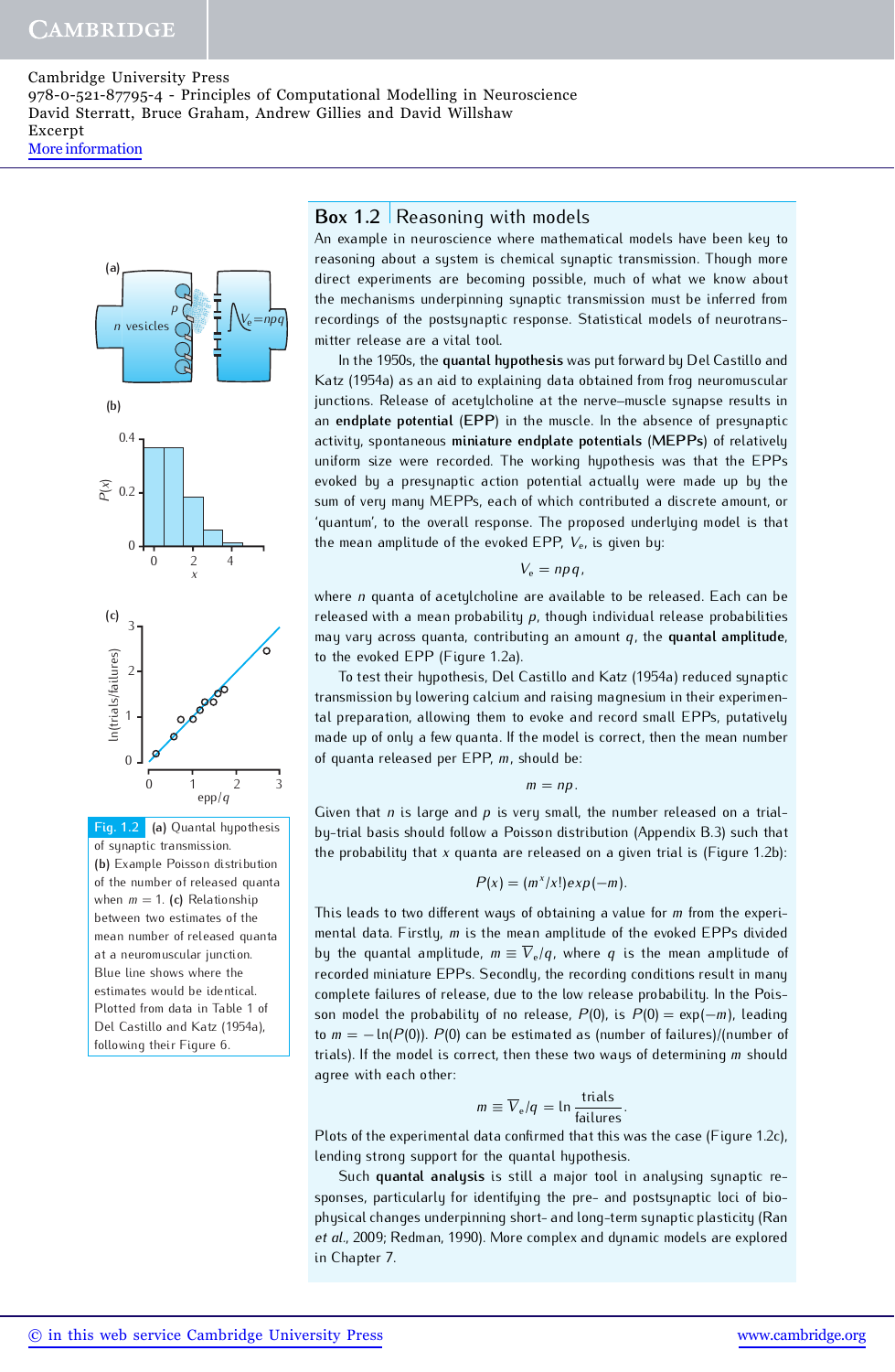to the modelling process. Often, there is no single correct answer, but is a matter of skilled and informed judgement.

## 1.1.3 Levels of analysis

To understand the nervous system requires analysis at many different levels (Figure 1.3), from molecules to behaviour, and computational models exist at all levels. The nature of the scientific question that drives the modelling work will largely determine the level at which the model is to be constructed. For example, to model how ion channels open and close requires a model in which ion channels and their dynamics are represented; to model how information is stored in the cerebellar cortex through changes in synaptic strengths requires a model of the cerebellar circuitry involving interactions between nerve cells through modifiable synapses.

## 1.1.4 Levels of detail

Models that are constructed at the same level of analysis may be constructed to different levels of detail. For example, some models of the propagation of electrical activity along the axon assume that the electrical impulse can be represented as a square pulse train; in some others the form of the impulse is modelled more precisely as the voltage waveform generated by the opening and closing of sodium and potassium channels. The level of detail adopted also depends on the question being asked. An investigation into how the relative timing of the synaptic impulses arriving along different axons affects the excitability of a target neuron may only require knowledge of the impulse arrival times, and not the actual impulse waveform.

Whatever the level of detail represented in a given model, there is always a more detailed model that can be constructed, and so ultimately how detailed the model should be is a matter of judgement. The modeller is faced perpetually with the choice between a more realistic model with a large number of parameter values that have to be assigned by experiment or by other means, and a less realistic but more tractable model with few undetermined parameters. The choice of what level of detail is appropriate for the model is also a question of practical necessity when running the model on the computer; the more details there are in the model, the more computationally expensive the model is. More complicated models also require more effort, and lines of computer code, to construct.

As with experimental results, it should be possible to reproduce computational results from a model. The ultimate test of reproducibility is to read the description of a model in a scientific paper, and then redo the calculations, possibly by writing a new version of the computer code, to produce the same results. A weaker test is to download the original computer code of the model, and check that the code is correct, i.e. that it does what is described of it in the paper. The difficulty of both tests of reproducibility increases with the complexity of the model. Thus, a more detailed model is not necessarily a better model. Complicating the model needs to be justified as much as simplifying it, because it can sometimes come at the cost of understandability.



**Fig. 1.3** To understand the nervous system requires an understanding at many different levels, at spatial scales ranging from metres to nanometres or smaller. At each of these levels there are detailed computational models for how the elements at that level function and interact, be they, for example, neurons, networks of neurons, synapses or molecules involved in signalling pathways.

In deciding how much detail to include in a model we could take guidance from Albert Einstein, who is reported as saying 'Make everything as simple as possible, but not simpler.'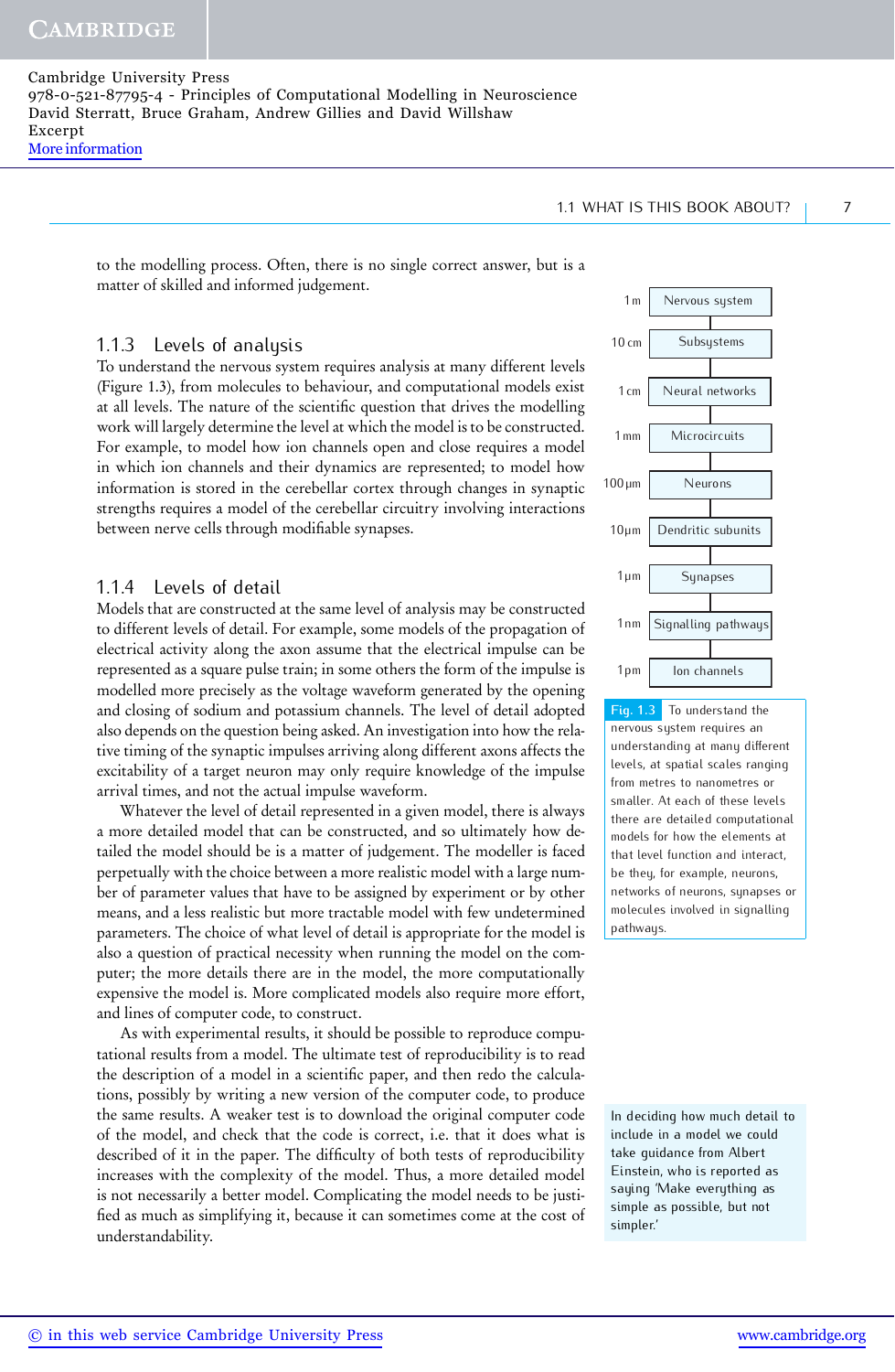#### 8 I INTRODUCTION

### 1.1.5 Parameters

A key aspect of computational modelling is in determining values for model parameters. Often these will be estimates at best, or even complete guesses. Using the model to show how sensitive a solution is to the varying parameter values is a crucial use of the model.

Returning to the predator–prey model, Figure 1.1c shows the behaviour of only one of an infinitely large range of models described by the final equation in Box 1.1. This equation contains four parameters, *a*, *b*, *c* and *d*. A parameter is a constant in a mathematical model which takes a particular value when producing a numerical solution of the equations, and which can be adjusted between solutions. We might argue that this model only produced oscillations because of the set of parameter values used, and try to find a different set of parameter values that gives steady state behaviour. In Figure 1.1d the behaviour of the model with a different set of parameter values is shown; there are still oscillations in the predator and prey populations, though they are at a different frequency.

In order to determine whether or not there are parameter values for which there are no oscillations, we could try to search the parameter space, which in this case is made up of all possible values of *a*, *b*, *c* and *d* in combination. As each value can be any real number, there are an infinite number of combinations. To restrict the search, we could vary each parameter between, say, 0.1 and 10 in steps of 0.1, which gives 100 different values for each parameter. To search all possible combinations of the four parameters would therefore require  $100<sup>4</sup>$  (100 million) numerical solutions to the equations. This is clearly a formidable task, even with the aid of computers.

In the case of this particular simple model, the mathematical method of stability analysis can be applied (Appendix B.2). This analysis shows that there are oscillations for *all* parameter settings.

Often the models we devise in neuroscience are considerably more complex than this one, and mathematical analysis is of less help. Furthermore, the equations in a mathematical model often contain a large number of parameters. While some of the values can be specified (for example, from experimental data), usually not all parameter values are known. In some cases, additional experiments can be run to determine some values, but many parameters will remain free parameters (i.e. not known in advance).

How to determine the values of free parameters is a general modelling issue, not exclusive to neuroscience. An essential part of the modeller's toolkit is a set of techniques that enable free parameter values to be estimated. Amongst these techniques are:

Optimisation techniques: automatic methods for finding the set of parameter values for which the model's output best fits known experimental data. This assumes that such data is available and that suitable measures of goodness of fit exist. Optimisation involves changing parameter values systematically so as to improve the fit between simulation and experiment. Issues such as the uniqueness of the fitted parameter values then also arise.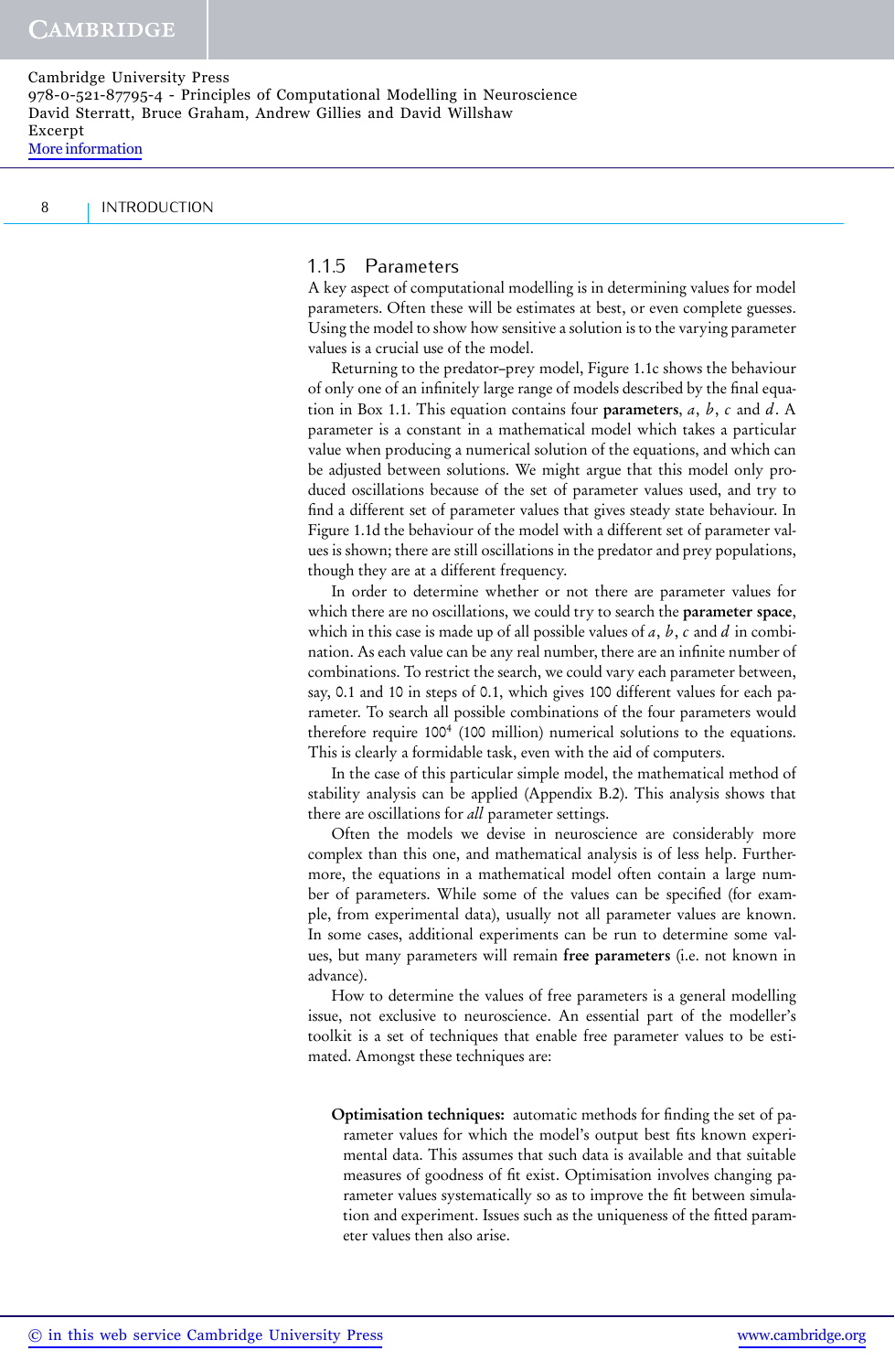1.2 OVERVIEW OF THE BOOK | 9

- Sensitivity analysis: finding the parameter values that give stable solutions to the equations; that is, values that do not change rapidly as the parameter values are changed very slightly.
- Constraint satisfaction: use of additional equations which express global constraints (such as, that the total amount of some quantity is conserved). This comes at the cost of introducing more assumptions into the model.
- Educated guesswork: use of knowledge of likely values. For example, it is likely that the reversal potential of potassium is around −80mV in many neurons in the central nervous system (CNS). In any case, results of any automatic parameter search should always be subject to a 'sanity test'. For example, we ought to be suspicious if an optimisation procedure suggested that the reversal potential of potassium was hundreds of millivolts.

## 1.2 Overview of the book

Most of this book is concerned with models designed to understand the electrophysiology of the nervous system in terms of the propagation of electrical activity in nerve cells. We describe a series of computational models, constructed at different levels of analysis and detail.

The level of analysis considered ranges from ion channels to networks of neurons, grouped around models of the nerve cell. Starting from a basic description of membrane biophysics (Chapter 2), a well-established model of the nerve cell is introduced (Chapter 3). In Chapters 4–7 the modelling of the nerve cell in more and more detail is described: modelling approaches in which neuronal morphology can be represented (Chapter 4); the modelling of ion channels (Chapter 5); or intracellular mechanisms (Chapter 6); and of the synapse (Chapter 7). We then look at issues surrounding the construction of simpler neuron models (Chapter 8). One of the reasons for simplifying is to enable networks of neurons to be modelled, which is the subject of Chapter 9.

Whilst all these models embody assumptions, the premises on which they are built (such as that electrical signalling is involved in the exchange of information between nerve cells) are largely accepted. This is not the case for mathematical models of the developing nervous system. In Chapter 10 we give a selective review of some models of neural development, to highlight the diversity of models and assumptions in this field of modelling.

Chapter 2, The basis of electrical activity in the neuron, describes the physical basis for the concepts used in modelling neural electrical activity. A semipermeable membrane, along with ionic pumps which maintain different concentrations of ions inside and outside the cell, results in an electrical potential across the membrane. This membrane can be modelled as an electrical circuit comprising a resistor, a capacitor and a battery in parallel. It is assumed that the resistance does not change; this is called a passive model. Whilst it is now known that the passive model is too simple a mathematical description of real neurons, this approach is useful in assessing how specific